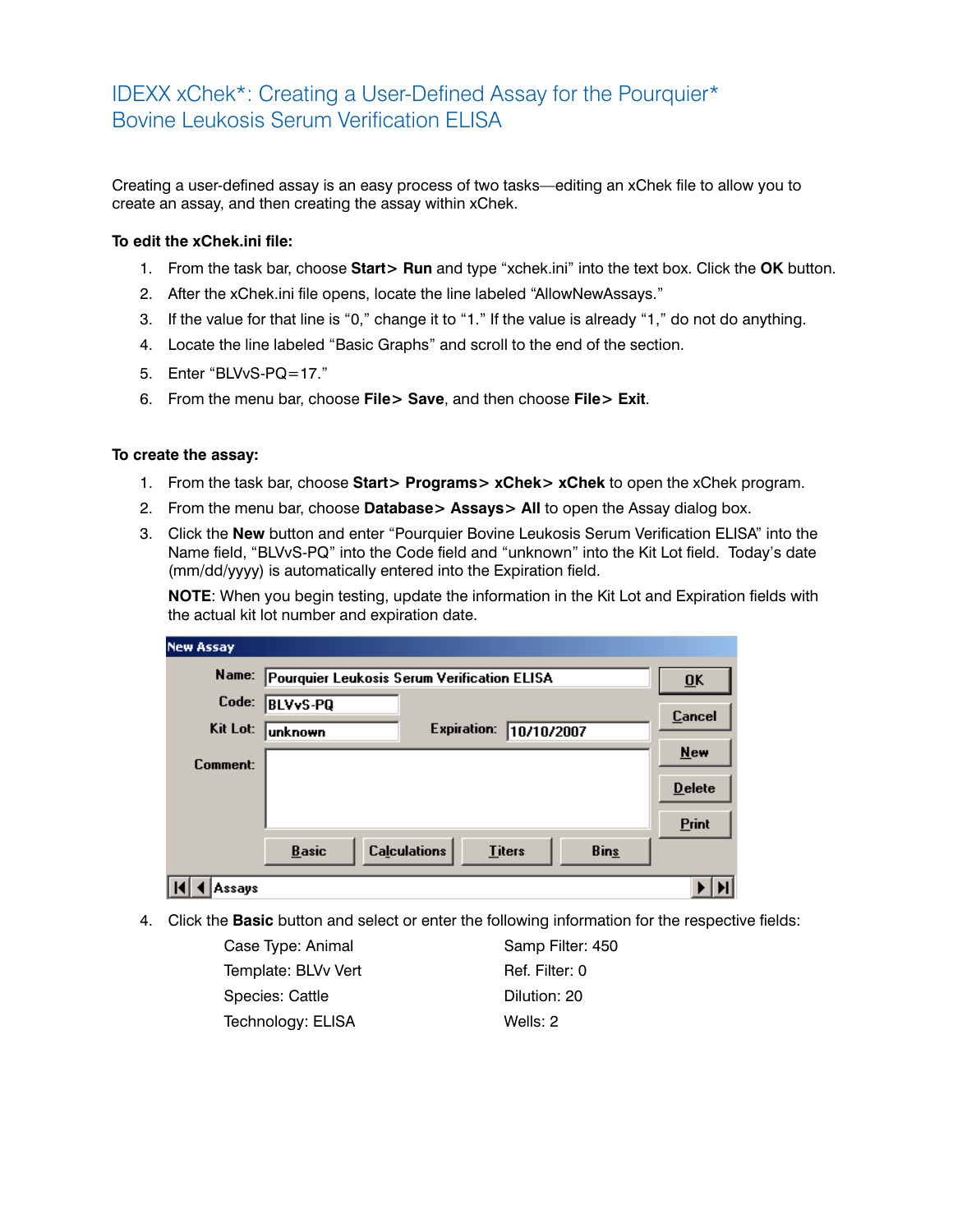| <b>New Assay</b>  |                     |                         |               |
|-------------------|---------------------|-------------------------|---------------|
| Case Type: Animal |                     | Samp Filter: 450        | ŪK            |
|                   | Template: BLVv Vert | Ref Filter: $\boxed{0}$ |               |
| Species: Cattle   |                     | Dilution: 20            | <b>Cancel</b> |
| Technology:       | <b>ELISA</b>        | Wells: $\sqrt{2}$       |               |

**NOTE:** The Pourquier Leukosis assay has a negative and a positive control configuration in the insert that is not supported by the IDEXX xChek software. The assay has been set up in xChek to have a vertical control configuration. Therefore, place negative controls in wells  $A_1 A_2$  and  $B_1$  $B_2$  and positive controls in wells  $C_1 C_2$  and  $D_1 D_2$ .

- 5. Click **OK** to save the settings.
- 6. Click the **Calculations** button and select or enter the following information:

Formulas:

"S" Part of Ratio: Sample2 – Sample1

"P" Part of Ratio: Positive2 – Positive1

"N" Part of Ratio: None

Blocking Factor: None

First Calculation:

 Variable: S/P Positive Cutoff: 1.15 Suspect Cutoff: 0.86 Comparison: >=

Second Calculation: Variable: None Positive Cutoff: 0 Suspect Cutoff: 0 Comparison: None

**NOTE:** xChek does not support the S/P % calculation. Instead, xChek calculates an S/P value. The cutoff values have been updated to match the new calculation and the interpretation is the same.

|                                                       | <b>New Assay</b>                 |                       |  |                               |                           |
|-------------------------------------------------------|----------------------------------|-----------------------|--|-------------------------------|---------------------------|
|                                                       | Formulas                         |                       |  |                               |                           |
|                                                       | "S" Part of Ratio:               | Sample2 - Sample1     |  |                               | $\overline{\mathbf{0}}$ K |
|                                                       | "P" Part of Ratio:               | Positive2 - Positive1 |  | Cancel                        |                           |
|                                                       | "N" Part of Ratio:               | None                  |  |                               | Reset                     |
|                                                       | <b>Blocking Factor:</b><br> None |                       |  |                               |                           |
| <b>Second Calculation</b><br><b>First Calculation</b> |                                  |                       |  |                               |                           |
|                                                       | Variable:                        | S/P                   |  | Variable:                     | None                      |
|                                                       | <b>Positive Cutoff:</b><br>11.15 |                       |  | <b>Positive Cutoff:</b><br>lo |                           |
|                                                       | <b>Suspect Cutoff:</b><br>10.86  |                       |  | <b>Suspect Cutoff:</b><br>In  |                           |
|                                                       | Comparison:<br>$\rangle =$       |                       |  | Comparison:<br> None          |                           |
|                                                       |                                  |                       |  |                               |                           |

7. Click **OK** to save these settings, and then click **OK** again to save the assay to the database. You can now test for antibodies against Leukosis using the xChek Assay Management System.

**NOTE:** xChek does not evaluate controls or results for validity when you use a user-defined assay. You must evaluate the results from each assay in accordance with good laboratory practices. To evaluate your assay validity, refer to the "Validation Criteria" section in the insert provided with the test kit.